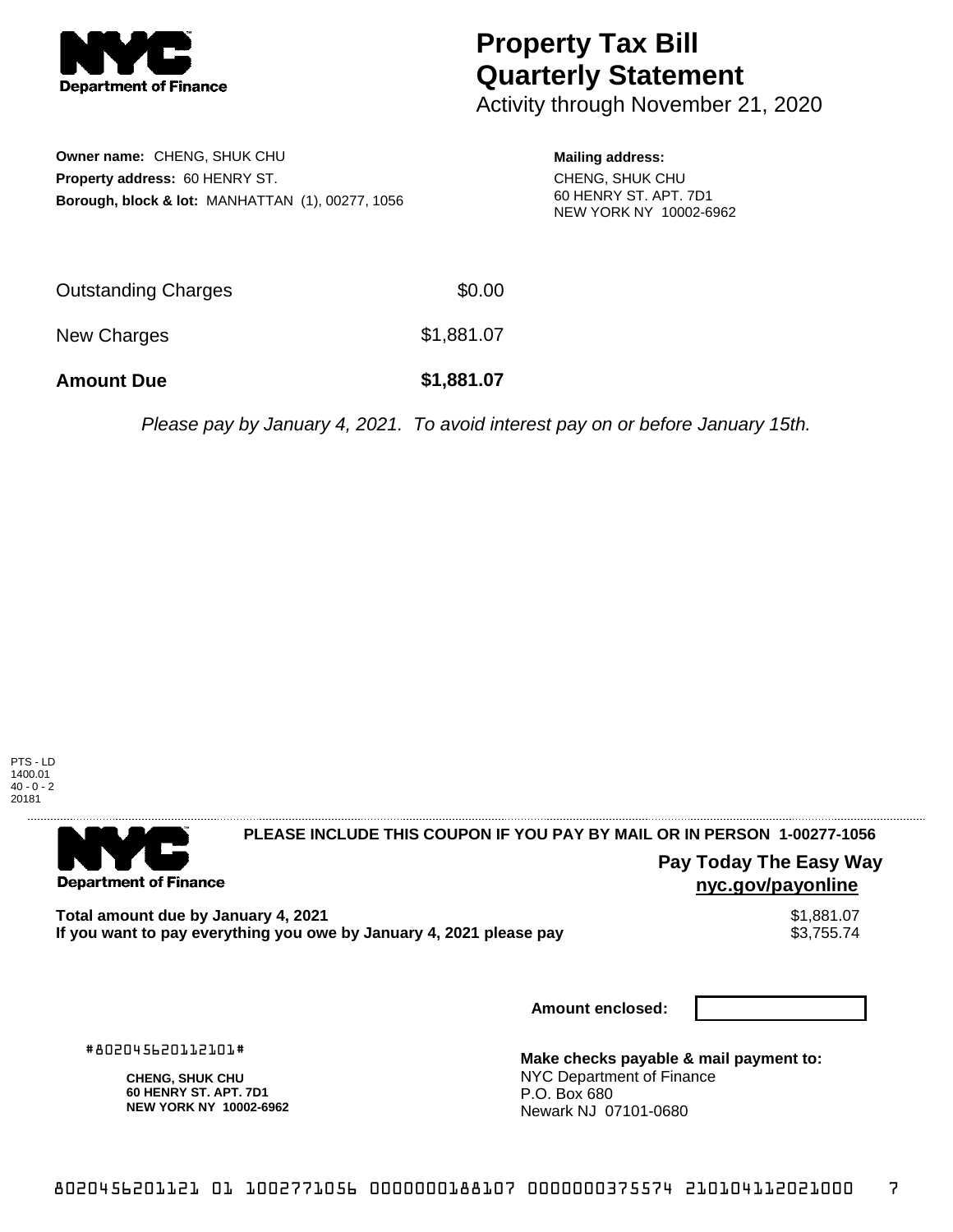

| <b>Previous Charges</b><br>Total previous charges including interest and payments |                               |                     | Amount       |  |
|-----------------------------------------------------------------------------------|-------------------------------|---------------------|--------------|--|
|                                                                                   |                               |                     | \$0.00       |  |
| <b>Current Charges</b>                                                            | <b>Activity Date Due Date</b> |                     | Amount       |  |
| Finance-Property Tax                                                              |                               | 01/01/2021          | \$1,945.31   |  |
| <b>Adopted Tax Rate</b>                                                           |                               |                     | $$-77.88$    |  |
| Co-op Condo Abatement                                                             | 01/01/2021                    |                     | \$13.64      |  |
| <b>Total current charges</b>                                                      |                               |                     | \$1,881.07   |  |
| <b>Tax Year Charges Remaining</b>                                                 | <b>Activity Date Due Date</b> |                     | Amount       |  |
| Finance-Property Tax                                                              |                               | 04/01/2021          | \$1,945.31   |  |
| <b>Adopted Tax Rate</b>                                                           |                               |                     | $$-77.88$    |  |
| Co-op Condo Abatement                                                             | 01/01/2021                    |                     | \$13.64      |  |
| Total tax year charges remaining                                                  |                               |                     | \$1,881.07   |  |
| If you want to pay everything you owe by January 4, 2021 please pay               |                               | \$3,755.74          |              |  |
| If you pay everything you owe by January 4, 2021, you would save:                 |                               |                     |              |  |
|                                                                                   |                               |                     | \$6.40       |  |
| How We Calculated Your Property Tax For July 1, 2020 Through June 30, 2021        |                               |                     |              |  |
|                                                                                   |                               | Overall             |              |  |
| Tax class 2 - Residential More Than 10 Units                                      |                               | <b>Tax Rate</b>     |              |  |
| Original tax rate billed                                                          |                               | 12.4730%            |              |  |
| New Tax rate                                                                      |                               | 12.2670%            |              |  |
| <b>Estimated Market Value \$187,553</b>                                           |                               |                     |              |  |
|                                                                                   |                               |                     | <b>Taxes</b> |  |
| <b>Billable Assessed Value</b>                                                    |                               | \$75,618            |              |  |
| <b>Taxable Value</b>                                                              |                               | \$75,618 x 12.2670% |              |  |
| <b>Tax Before Abatements and STAR</b>                                             |                               | \$9,276.08          | \$9,276.08   |  |
| Co-op/Condo Abatement 1 Unit                                                      |                               |                     | $$-1,623.32$ |  |
| Annual property tax                                                               |                               |                     | \$7,652.76   |  |
| Original property tax billed in June 2020                                         |                               |                     | \$7,781.24   |  |

## **Home banking payment instructions:**

- 1. **Log** into your bank or online bill pay website.
- 2. **Add** the new payee: NYC DOF Property Tax. Enter your account number, which is your boro, block and lot, as it appears here: 1-00277-1056 . You may also need to enter the address for the Department of Finance. The address is P.O. Box 680, Newark NJ 07101-0680.
- 3. **Schedule** your online payment using your checking or savings account.

## **Did Your Mailing Address Change?**

If so, please visit us at **nyc.gov/changemailingaddress** or call **311.**

When you provide a check as payment, you authorize us either to use information from your check to make a one-time electronic fund transfer from your account or to process the payment as a check transaction.